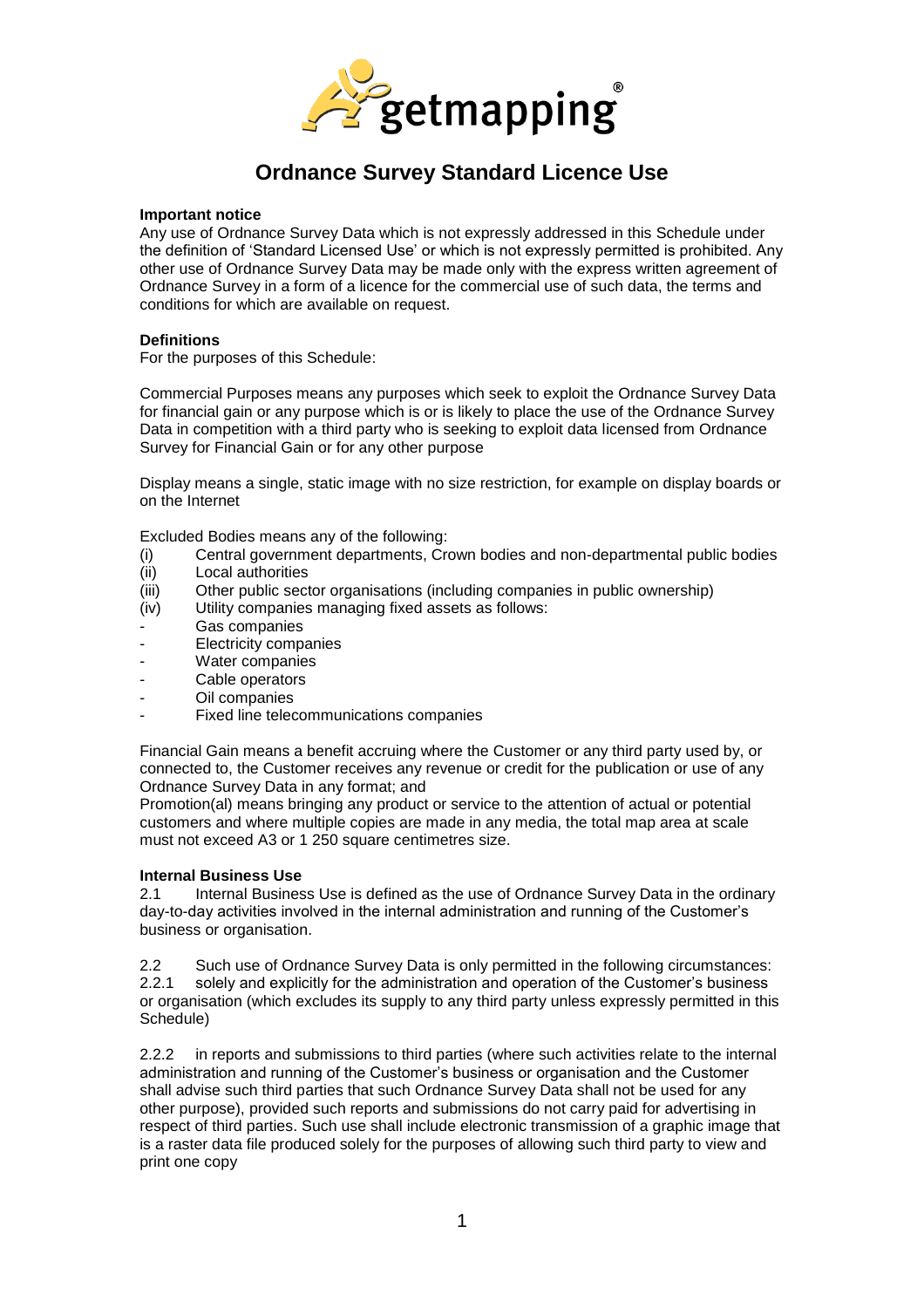

2.2.3 by the Customer's contractors and agents when undertaking any activity for the Customer which the Customer is permitted to undertake itself under this Schedule but solely and explicitly to provide the Ordnance Survey Data for the purpose of enabling them to provide goods or services to the Customer or to tender for the provision of such goods or services. The Customer must require such contractor or agent to sign a contractor licence with the Customer in the form of the Contractor Licence. The Customer must enforce the provision in such Contractor Licence which requires the contractor or agent to erase all copies of Ordnance Survey Data on or before termination of such Contractor Licence. This must include those held in paper based or any electronic format, provided that the Customer may permit such contractor or agent to retain one paper-based archive copy of Ordnance Survey Data which is relevant and necessary to document the goods or services delivered to the Customer

2.2.4 where Ordnance Survey Data are available on an internal network or on a remotely accessible server operated by an electronic hosting service, the Customer must either take steps itself or enter into a written agreement in relation to the facilities provided by the electronic hosting service to provide for appropriate industry standard safeguards restricting third party access to any data of the Customer's which include or incorporate any Ordnance Survey Data

2.2.5 within any professional services provided by the Customer to its clients, provided that:

a) the provision of Ordnance Survey Data is not a service in itself and does not form a significant part of any service offered by the Customer

b) Ordnance Survey Data may be provided only in paper for or by electronic transmission of a graphic image that is a raster file produced solely for the purposes of allowing the recipient to view and print one copy

c) only such amounts of Ordnance Survey Data may be used as are necessary to meet the specific need for which they are used and

d) the use to which such clients shall put the Ordnance Survey Data shall be personal (in the case of a consumer client) or for the administration and operation of its business (in the case of a business client)

provided that the rights referred to in this Section 2.2.5 shall not apply where the Customer is an Excluded Body.

2.3 For the avoidance of doubt the permission of Ordnance Survey for such supply of Ordnance Survey Data to third parties as specified in Section 2.2.3 above is given on the basis that the Customer remains responsible and primarily liable to Ordnance Survey for the acts and omissions of such contractors and agents

2.4 Such use does not extend to use of the Ordnance Survey Data:

2.4.1 by any associated undertaking of the Customer, including associated, subsidiary, affiliated, holding or any parent or group companies or any other undertaking (save to the extent such associated undertaking is acting as a contractor or agent providing services pursuant to Section 2.2.3 or is a client for professional services pursuant to Section 2.2.5) or 2.4.2 save in the case of contractors and agents providing services pursuant to Section 2.2.3 or provision of professional services pursuant to Section

2.2.5, for any Financial Gain or commercial purposes of the Customer, whether the Ordnance Survey Data are used on their own or in combination with any products or services of the Customer or which convey any Financial Gain for the benefit of any person other than the Customer or its employees.

### **Conditions of use for publishing for display and/or promotional purposes**

3.1 Subject to the restrictions in Section 3.2 below, Ordnance Survey Data may be published for display and/or promotional purposes provided there is no Financial Gain but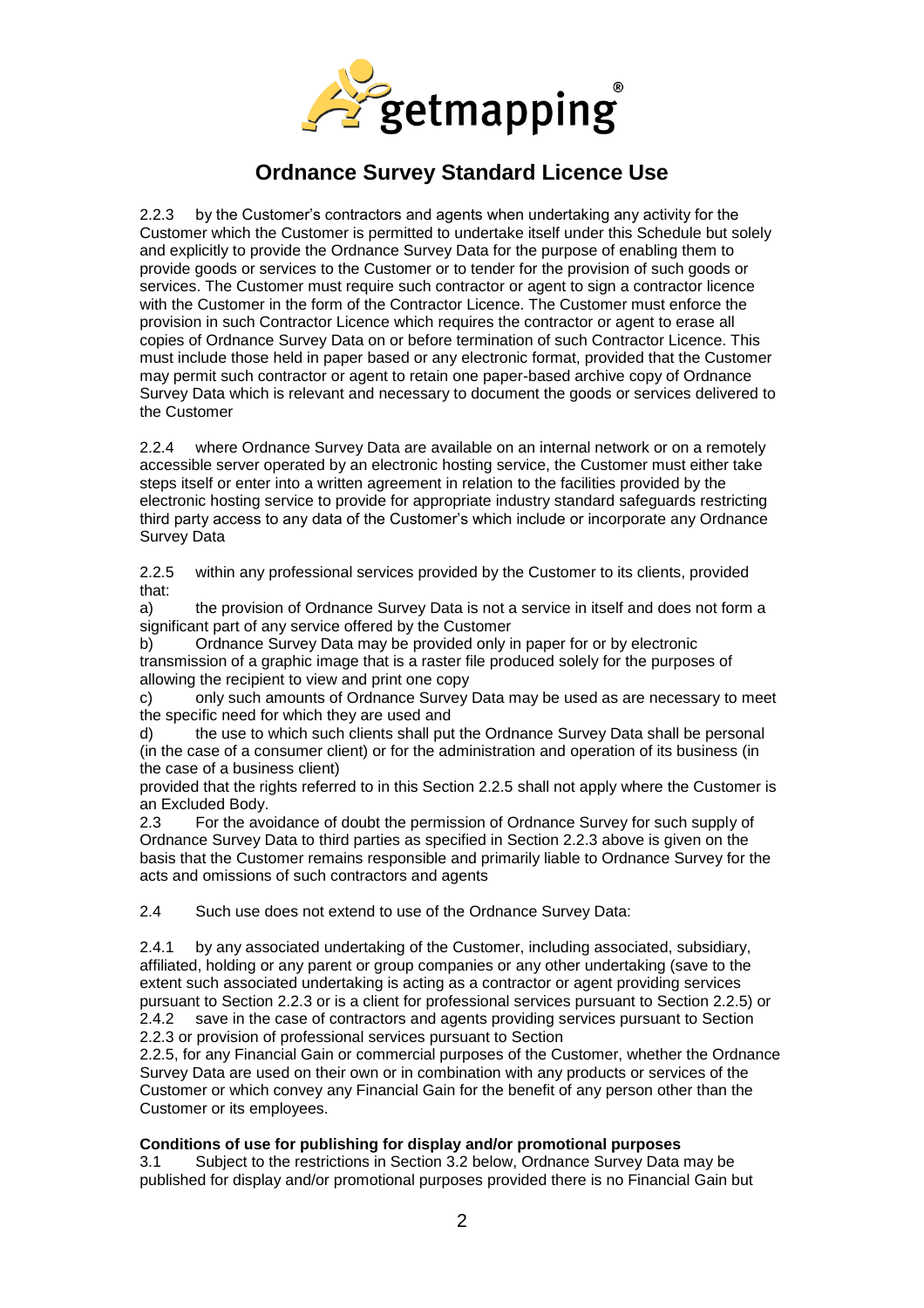

only:<br>3.1.1

3.1.1 as a background to display information specific to the Customer's activities or 3.1.2 to promote the Customer's commercial or public services, provided that the us to promote the Customer's commercial or public services, provided that the use of Ordnance Survey Data is secondary to the Customer's services or business activities and is not a service or business activity in itself or

3.1.3 in order to provide directional guidelines on how to locate the Customer's premises or a location relevant to the Customer's day-to-day business activities.

3.2 The following conditions apply to the publishing of the Ordnance Survey Data for Display and/or Promotional purposes by the Customer:

3.2.1 the correct database right, copyright, trade mark acknowledgements and licence number must be used. Acknowledgements are always required and each individual image using Ordnance Survey Data must contain the appropriate acknowledgement(s). Noncompliance will be regarded as a breach of your obligations under this Schedule and, without prejudice to any other rights, may incur royalties at our normal commercial use rates, 3.2.2 the Customer must overlay outputs generated using the Ordnance Survey Data with

information that is specifically relevant to the purpose of the Display and/or Promotion. Use of Ordnance Survey Data in this manner must only be to demonstrate the services or activities to which the Ordnance Survey Data makes a significant contribution. Ordnance Survey Data must not be published on their own or in any format or as the primary or dominant part of any Display and/or Promotion and must always be combined with appropriate additional information relating to the Customer,

3.2.3 a visible background watermark to identify the source of the publication may be required by Ordnance Survey. This is a mandatory requirement when publishing Ordnance Survey Data electronically. The Customer shall choose its own method of applying a watermark from suitable alternatives. The purpose of the watermark is not to obscure or change the meaning of the Customer's message, but to establish the source of the material and to deter its use for other purposes,

3.2.4 when using the Ordnance Survey Data, whether in paper or electronic format, the Customer is to include a brief statement of the purpose of the publication and the reason why mapping information is included together with limitations for its further use. This can be placed anywhere within the document,

3.2.5 the Customer shall use all reasonable endeavours to prevent the improper use of the Ordnance Survey Data by its staff or any third parties;

3.2.6 only such amounts of Ordnance Survey Data may be used as are necessary to meet the specific need for which they are used,

3.2.7 Ordnance Survey Data must not be published in their original condition either in paper or electronic form. Any publication, both paper and electronically, must feature such additional elements or content as are specifically relevant to the purpose to which they are put. Such additional content must be provided by the Customer and unless otherwise agreed with Ordnance Survey must be sufficiently significant to render the underlying Ordnance Survey Data unusable for any other purpose. When published electronically this additional content must be incorporated into the Ordnance Survey Data in a manner which does not allow them to be separated from each other unless expressly agreed in writing by Ordnance Survey; and

3.2.8 Ordnance Survey Data must not be published electronically in a manner, which will allow vector map data to be extracted from the published materials. For the avoidance of doubt, this means in whole, part or derived vector data.

### **Statutory use**

4.1 For the purpose of this Schedule:

4.1.1 Statutory Obligation means an express written obligation imposed by an Enactment upon the Customer, which requires the use of the Ordnance Survey Data to meet that obligation. This does not include a general obligation which does not specifically refer to a product or service which is to be delivered by the Customer and

4.1.2 Enactment means a statute or act of the Parliament of Great Britain and Northern